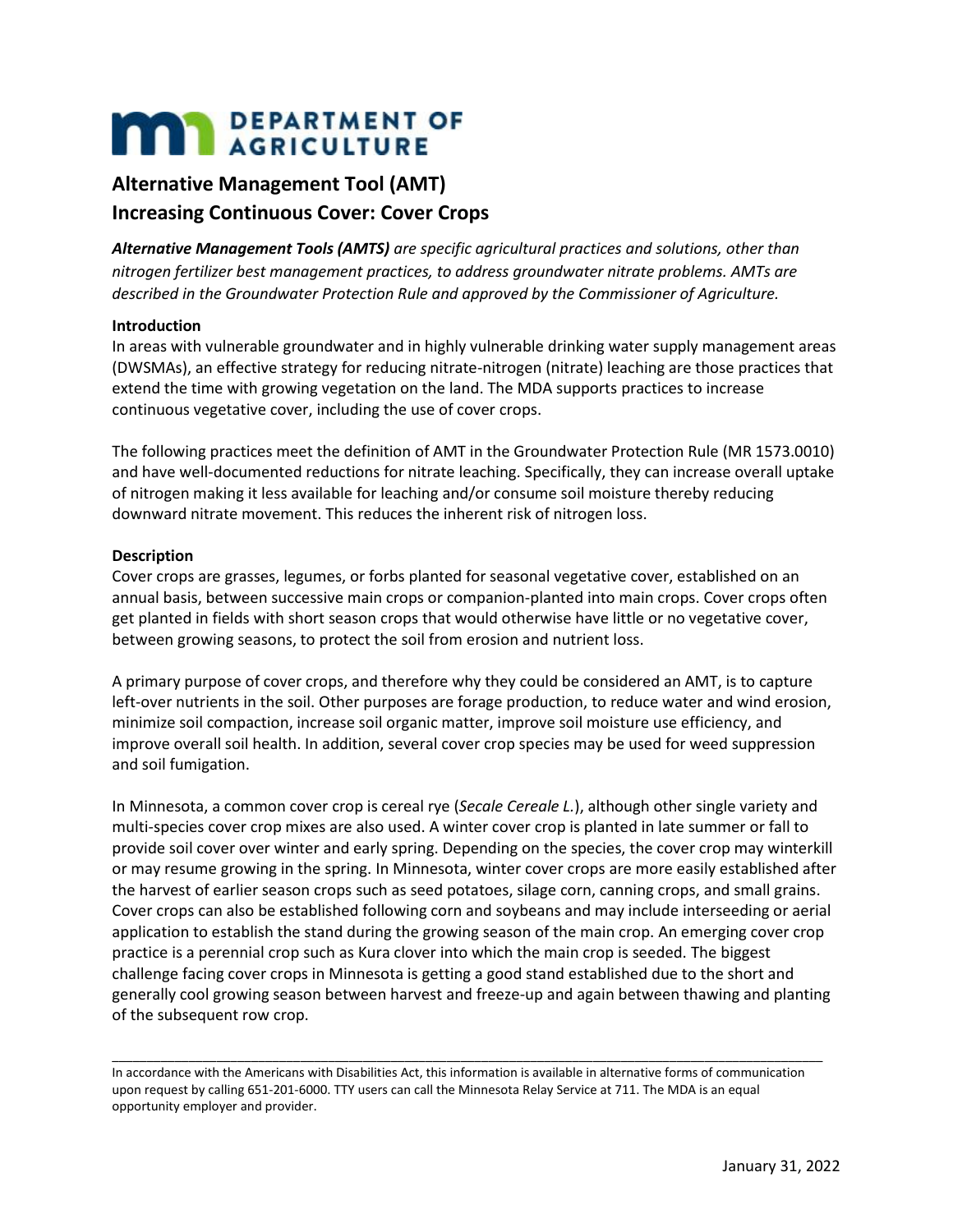### **AMT substitution for a Nitrogen Fertilizer Best Management Practice (BMP)**

See BMP/AMT matrix (www.mda.state.mn.us/nitrogenamts) for more information about how this AMT substitute for nitrogen fertilizer BMPs.

This cover crop AMT will substitute for certain nitrogen fertilizer BMPs for a corn, potato or edible bean crop that follows termination of the cover crop. It does not generally allow for more nitrogen fertilizer to be applied<sup>1</sup>. If the crop following termination of the cover crop is not corn, potato or edible bean, then the cover crop will substitute for nitrogen fertilizer BMPs for the corn, potato or edible bean crop that is immediately before the cover crop planting.

#### **Water Quality Benefits**

The agronomic and environmental benefits of cover crops including building soil organic matter and supporting soil health, suppressing weeds and pests, controlling erosion, minimizing soil compaction and retaining nutrients have been shown repeatedly. Winter grains seeded as cover crops can be used for grazing or forage (USDA-NRCS, 2018). Soil benefits of cover crops accrue over time, with gradual improvements to soil organic matter and the soil's ability to hold water and nutrients. In-field monitoring and modeling generally shows that a well-established cover crop reduces the nitrate leaching losses to subsurface drainage water and groundwater by taking up excess soil nitrogen as soon as it's established.

The amount of nitrate leaching reduction from cover crops varies depending on many factors, mainly weather and biomass accumulation of the cover crop in the fall. Despite the variability, research has shown that cover crops provide a nitrate reduction compared to no cover crops. Studies in Minnesota and Iowa showed reductions in nitrate loads in drainage water by over 60% with rye and oat cover crops (Lenhart et al., 2017). Strock et al. (2004) showed that subsurface (tile) drainage discharge was reduced 11% and nitrate loss was reduced 13% for a corn–soybean cropping system with a rye cover crop following corn compared to no rye cover crop. Mohammed et al. (2020) showed that winter rye decreased soil nitrate up to 76% compared with no-cover-crop treatment in the soybean phase of the rotation.

It is also useful to distinguish between different cover crop species as they have different abilities for scavenging nitrate from the soil. Grasses and brassicas are better than legumes.

- Grasses, including winter grains are effective at scavenging soil nitrogen, have fibrous roots and are effective in reducing nitrate leaching. Grasses have high C:N ratio (>25) so nitrogen tends to be released slowly from the residue. Small grains, especially cereal rye is particularly effective in reducing nitrate leaching losses since it is cold tolerant and produces large quantities of biomass.
- Brassicas (e.g. mustard, rapeseed, radish, turnip) need a sufficient nitrogen supply provided by the soil (i.e. not nitrogen fertilizer) during establishment to get a good stand.

<sup>1</sup> *Please note there is an exception in the Groundwater Protection Rule (MR 1573.0030 Subp 3 A. (6)) where nitrogen fertilizer can be applied to a cover crop: when commercial nitrogen fertilizer is required for growing cover crops for the specific purpose of reducing commercial applications of soil fumigants to the subsequent potato crop. In that case, a fall nitrogen fertilizer application is allowed but the production of the cover crop is not considered an AMT and it does not substitute for a nitrogen fertilizer BMP.*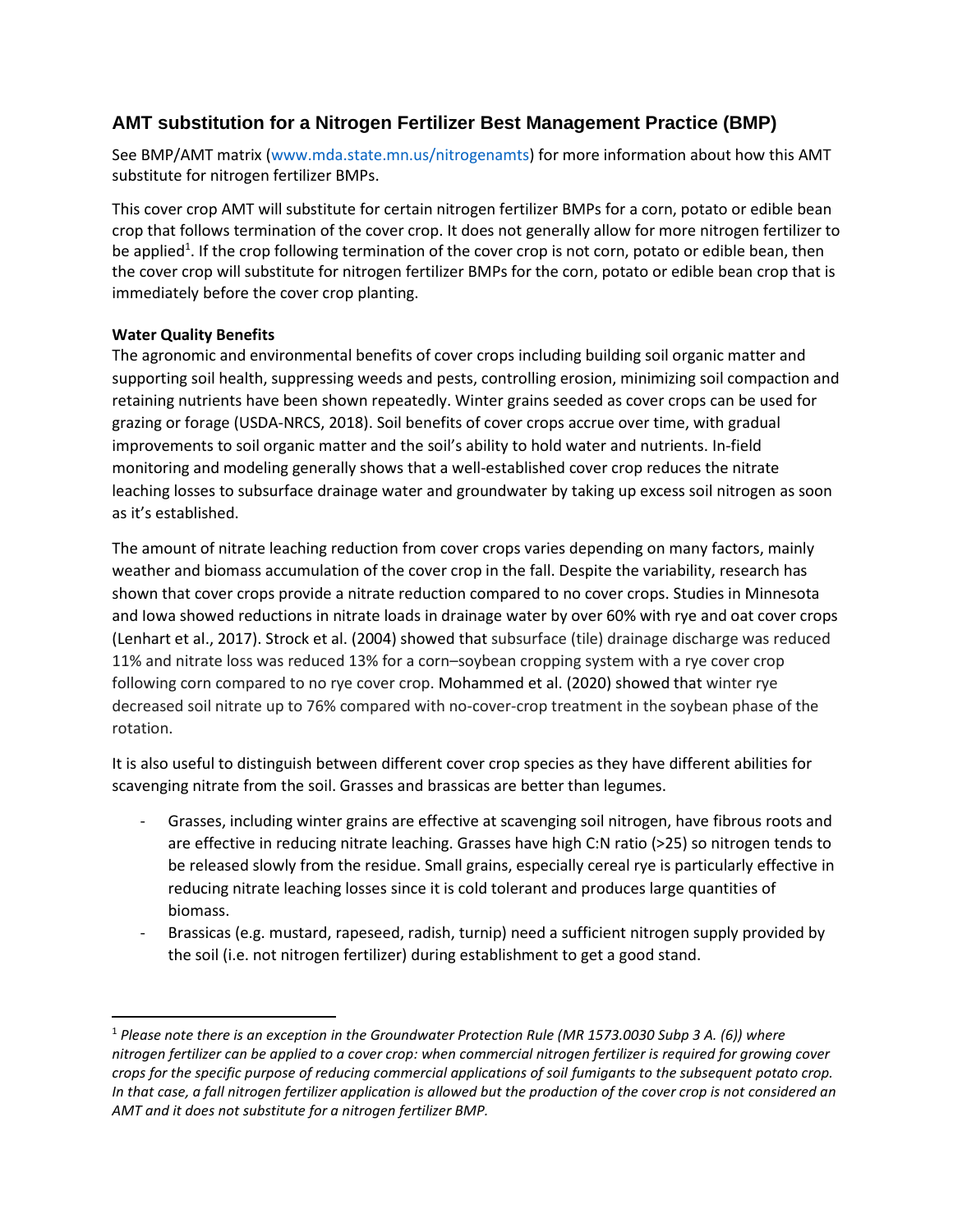Legumes are less effective in scavenging soil nitrogen, but since they can fix nitrogen from the air, they can provide a substantial amount of nitrogen (>50 lb/N or more) to the subsequent crop. Legumes have low C:N ratios (<20) and nitrogen tends to be released quickly from the residue which can lead to leaching losses if there is no crop established yet.

The release of nitrogen from decaying cover crops can be rapid, especially from legumes. Residue from a grass/legume mix will have a higher C:N ratio than legume alone, slowing the release of nitrogen so it's less vulnerable to loss.

#### **Requirements to Qualify for the Cover Crop AMT**

The following requirements must be met for cover crops to qualify as an AMT:

- Planting of cover crops must meet the published technical requirements from: Practice Standard 340 of the MN-NRCS, the University of Minnesota-Extension, or the Midwest Cover Crop Council (references are listed under technical resources below). Cover crops established following guidelines from any of these organizations will be considered an approved AMT by the MDA. Producers, agronomists, businesses, and others can submit requests for other guidelines to be considered and adopted by the MDA.
- Except as noted for starter fertilizer below, no nitrogen fertilizer should be applied for the purpose of growing the cover crop. Fertilizer applied for the following year's crop, such as incidental nitrogen applied with ammoniated fertilizer, such as MAP or DAP is allowed.

Soil fertility and purpose of the cover crops should be considered when determining if a starter fertilizer nitrogen application for the cover crop is appropriate. If the primary objective for the cover crop is water quality protection, no fall nitrogen fertilizer should be applied (except for incidental nitrogen applied with ammoniated fertilizer, such as MAP or DAP for the following year's crop). Cover crops that have supplemental nitrogen fertilizer applied are not considered an AMT unless the need for nitrogen is documented and justified for situations where rapid biomass accumulation in the fall is needed for weed or pest suppression or forage.

#### **Documenting the need for additional N following a cover crop**

Additional in-season nitrogen may be needed, in certain years, following a cover crop as some nitrogen is tied up by the decaying cover crop residue. If this is the case, in-season soil or plant testing or other adaptive management practices can be used to document and quantify this need and additional nitrogen fertilizer may be applied. Please visit www.mda.state.mn.us/nitrogenamts to view all AMT documents.

#### **Recordkeeping**

Planting of cover crops must meet the published technical requirements from: Practice Standard 340 of the MN-NRCS, the University of Minnesota-Extension, or the Midwest Cover Crop Council (references are listed under technical resources below). Records should indicate what guidelines were used. Records documenting cover crop species, seeding rate, method and date, and timing of termination (if applicable) must be maintained and be in accordance with guidance listed above. Documentation of cover crop vigor and stand such as photos, above-ground biomass harvest or similar is encouraged, but not required.